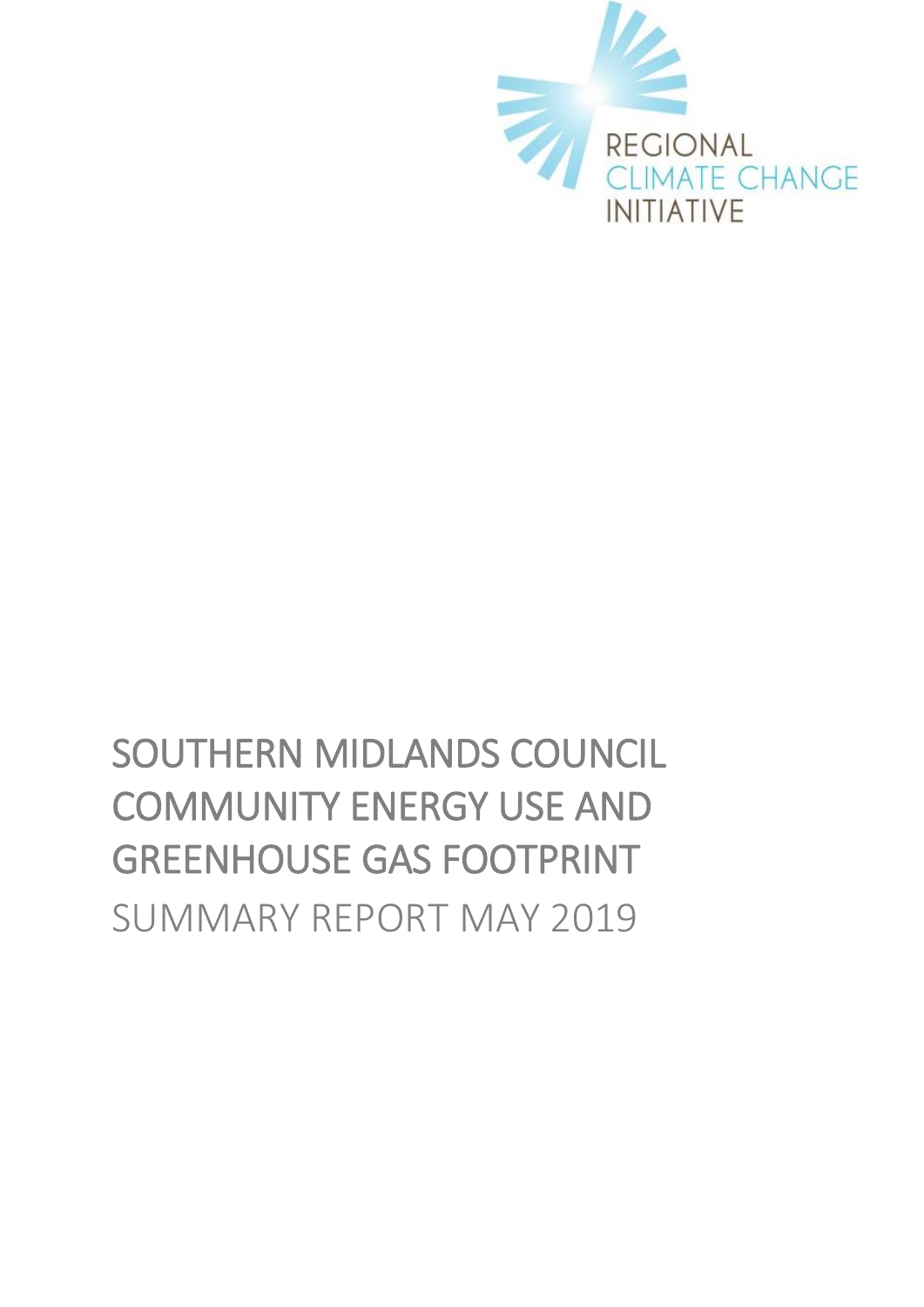

# *PUBLISHING DETAILS*

The Southern Tasmanian Regional and Municipal Energy and Emissions Project 2018, was endorsed in the Regional Climate Change Initiative (RCCI) Action Plan 2017-2019, by the Board of the Southern Tasmanian Councils Authority (STCA) in June 2017.

First published by Southern Tasmanian Councils Authority, Regional Climate Change Initiative April 2019. STCA RCCI PO Box 503 Hobart TAS 7001 stca.tas.gov.au

This work is copyright and may be reproduced in whole or part for study, training and project purposes subject to the inclusion of an acknowledgement of the source, but not for commercial sale or use. Reproduction for purposes other than those listed requires permissions from the Southern Tasmanian Councils Authority.

#### **© Copyright Southern Tasmanian Councils Authority 2019**

CITING THIS REPORT: Johnson, A. 2019 'Southern Midlands Council Community Energy Use and Greenhouse Gas Footprint', Southern Tasmanian Councils Authority

# *ACKNOWLEDGEMENTS*

PROJECT MANAGER Katrina Graham, Climate Change Officer, City of Hobart, Coordinator Regional Climate Change Initiative

LEAD ANALYST Alison Johnson, Energy and Greenhouse Climate Consultant

The STCA acknowledges organisations that assisted with the finalisation of the community greenhouse gas and energy profile:

- City of Hobart developed and piloted the initial methodology for community emissions
- TasNetworks provided residential and commercial/industrial sector electricity data
- Australian Government, Clean Energy Regulator for commercial/industrial data to fact check final results

# *DISCLAIMER*

While reasonable efforts have been made to ensure that the contents of the Report are correct, the Southern Tasmanian Councils Authority does not accept responsibility for the accuracy or completeness of its contents and shall not be liable for any loss or damage that may be occasioned directly or indirectly through the report.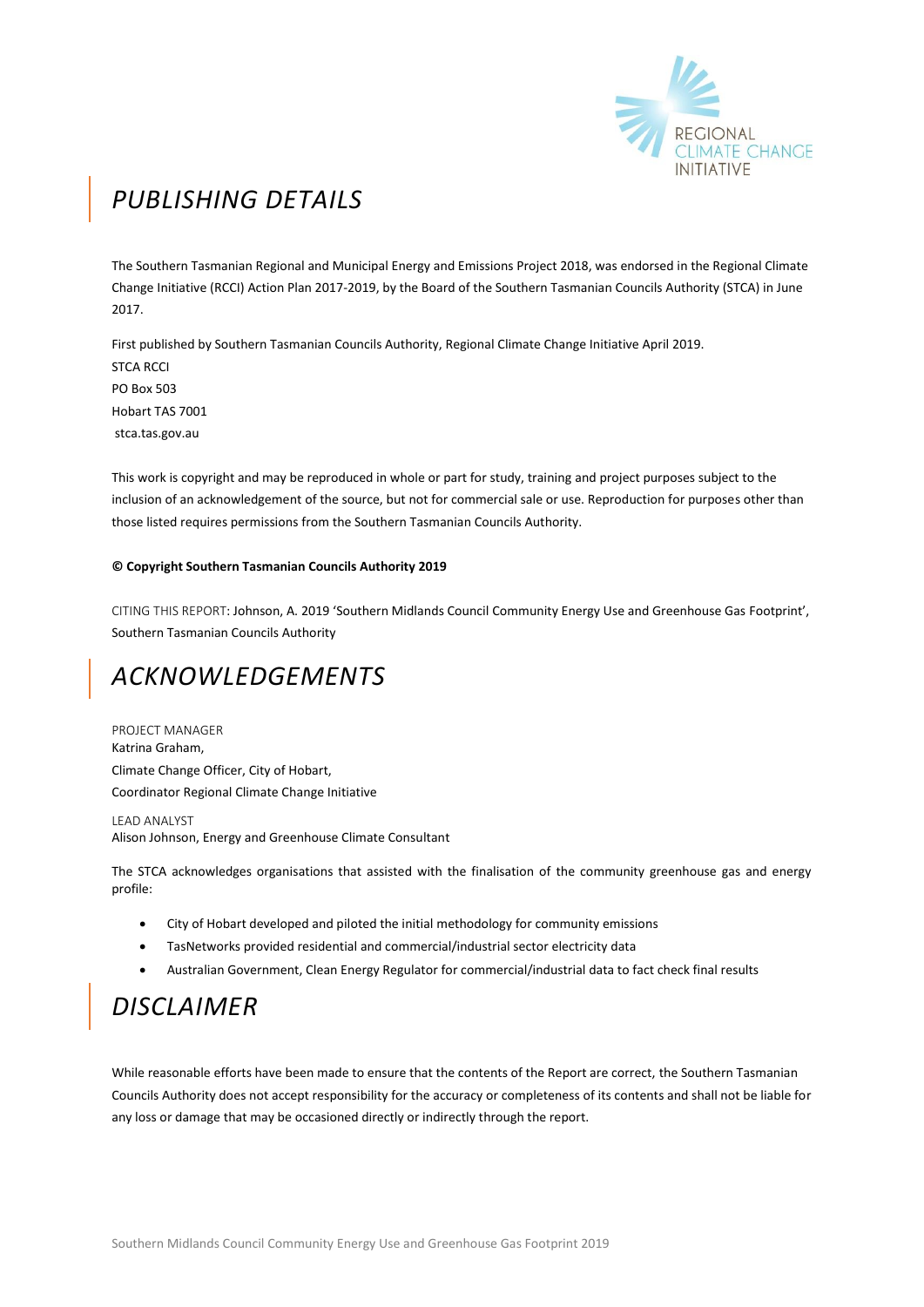

## SOUTHERN MIDLANDS COUNCIL SUMMARY

**Our local energy use patterns are changing – disruptive technologies such as electric vehicles and rooftop solar electricity generation systems impact energy use, alongside many other factors such as government programs and incentives.** A snapshot of Southern Midlands community energy use and greenhouse gas emission trends has been provided by the Southern Tasmanian Councils Authority's Regional Climate Change Initiative**.** 

**Southern Midlands community energy use has increased by 2% from 2006-07 to 2016-17. Greenhouse gas emissions have increased by 7% from 2006-07 to 2016-17.** Commercial sector electricity use increases, alongside an increase in residential electricity use drove up emissions, while transport sector savings, price signals, greater energy efficiency measures and rooftop solar worked to drive down energy use and greenhouse gas emissions.

| Southern Midlands Council<br>municipality 2016-17                                                                                                                                                                                             | 1 petajoule (PJ)              | 60,000 tonnes of<br>carbon<br>dioxide (tCO2-e)            |
|-----------------------------------------------------------------------------------------------------------------------------------------------------------------------------------------------------------------------------------------------|-------------------------------|-----------------------------------------------------------|
| Region (across 12 southern 43 petajoules (PJ)<br>municipalities)<br>Tasmanian<br>2016-17                                                                                                                                                      |                               | 2,580,000 tonnes of carbon<br>dioxide (tCO2-e)            |
| Tasmania<br>$\alpha$ , and a set of the set of the set of the set of the set of the set of the set of the set of the set of the set of the set of the set of the set of the set of the set of the set of the set of the set of the set of the | 109 petajoules (PJ) (2016-17) | 3,980,000 (tonnes of carbon<br>dioxide (tCO2-e) (2015-16) |

#### **Community energy use and associated greenhouse gas emissions footprints**

Data sources (left to right, top to bottom): Regional Community Energy Use and Greenhouse Gas Footprint, STCA, 2019; Australian Energy Statistics, Australian Government, 2018; Tasmanian Greenhouse Gas Accounts, Tasmanian Climate Change Office 2018

**Consumers are increasingly taking local energy generation into their own hands.** Over 1.1 million units (kilowatt hour) of electricity are returned to the grid annually, generated by local Southern Midlands residential and commercial premises, and each year this figure grows.

**Harnessing the power of the sun is popular.** Over 338 rooftops have solar photovoltaic (PV) and 196 rooftops have solar hot water systems in the Southern Midlands municipal area.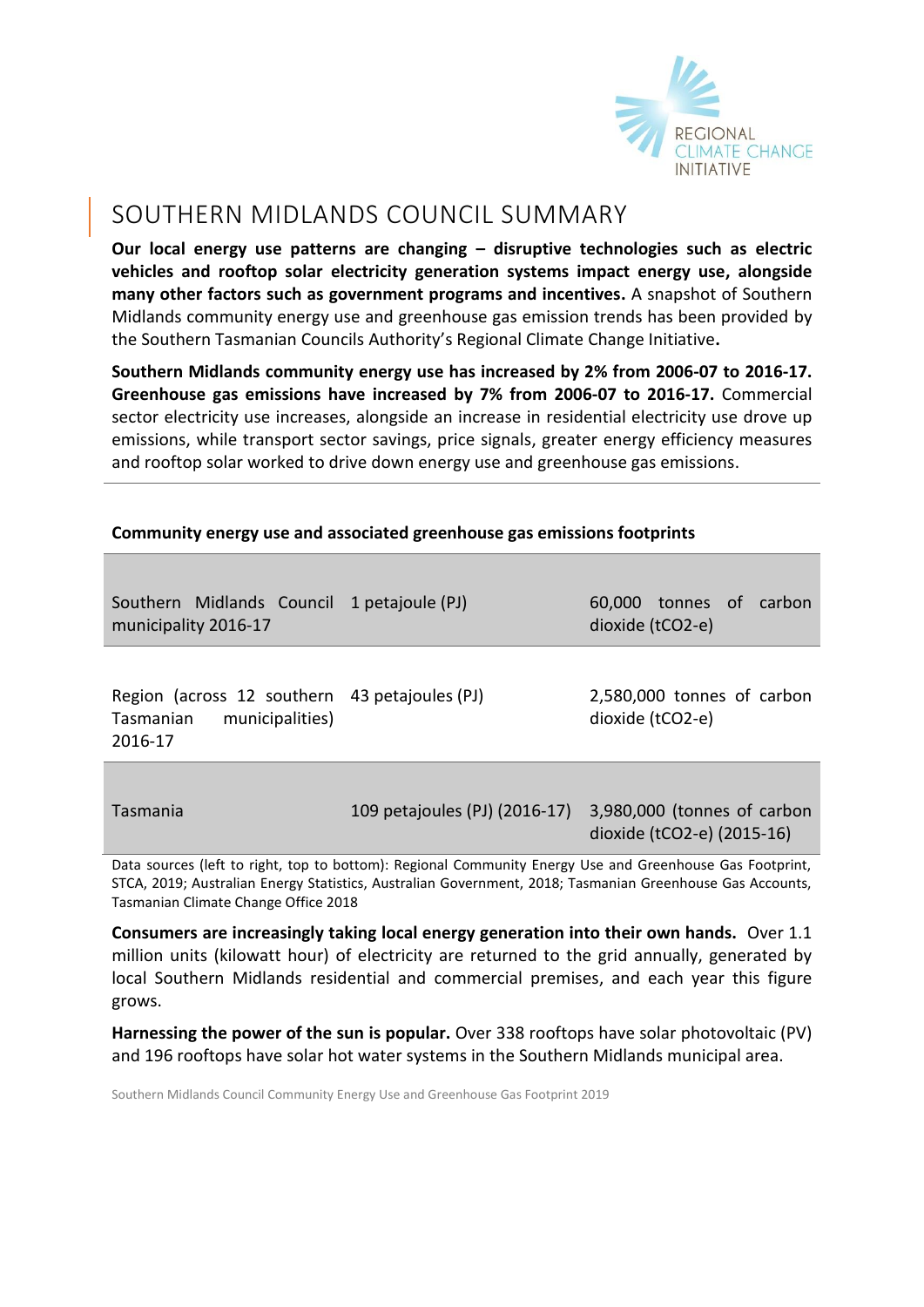

**Postcode 7030, suburbs Bagdad, Broadmarsh, Dysart, Elderslie, Flintstone, Jericho, Kempton, Lower Marshes, Mangalore, Melton Mowbray lead the way in residential solar PV systems, while 7209 (Ross) lead commercial solar PV systems**.

**Commercial sector solar PV systems have almost doubled** from 14 systems in 2013-14 to over 24 systems in 2016-17.

**Energy based technology shifts are occurring locally**. Petrol vehicles are being replaced with diesel vehicles. A reduction in vehicle fuel use of 21% from 2006-07 to 2016-17 has seen the dominant trend of increasing yearly fuel use turn around.

**Transport is a key focus area, encouraging low emission travel.** The Transport sector is responsible for at least a third of community emissions. Locally predominantly older vehicles are in use, which are generally more emissions intensive.

**Annual electricity use has decreased by 31% over the last decade**. In the Southern Midlands municipal area businesses are using less electricity in 2016-17 than a decade ago.

**Recent electricity use has been relatively flat compared to the earlier half of the decade, suggesting consumers have improved the energy efficiency of buildings or are responding to other factors that drive electricity use to find savings.** Consumer behaviour in commercial premises and the home are considered influenced by increasing awareness of energy costs and actions as well as factors such as: local weather; price signals; and the use of energy efficient appliances and materials through government programs; in addition to the influence of population growth. Energy efficiency measures, such as insulation, buffer the impact of extreme temperature events reducing the demand for heating and cooling and decreasing electricity use.

# *INTRODUCTION*

As discussions on how to reach zero emissions increase understanding our local community energy and emissions footprint becomes more important. Looking at where and why energy is used, and the resulting greenhouse gas emissions, is the first step to identify opportunities for savings and initiatives that benefit local communities.

Southern Midlands Council Community Energy Use and Greenhouse Gas Footprint 2019 Local governments have a key role providing up to date and reliable climate change information. The Southern Tasmanian Regional and Municipal Energy and Emissions Project (the Project) 2018 aims to provide insights into emissions intensive sectors of the community and changing technology trends in the local area. It informs the development of individual municipalities' community profiles. The Project was commissioned by the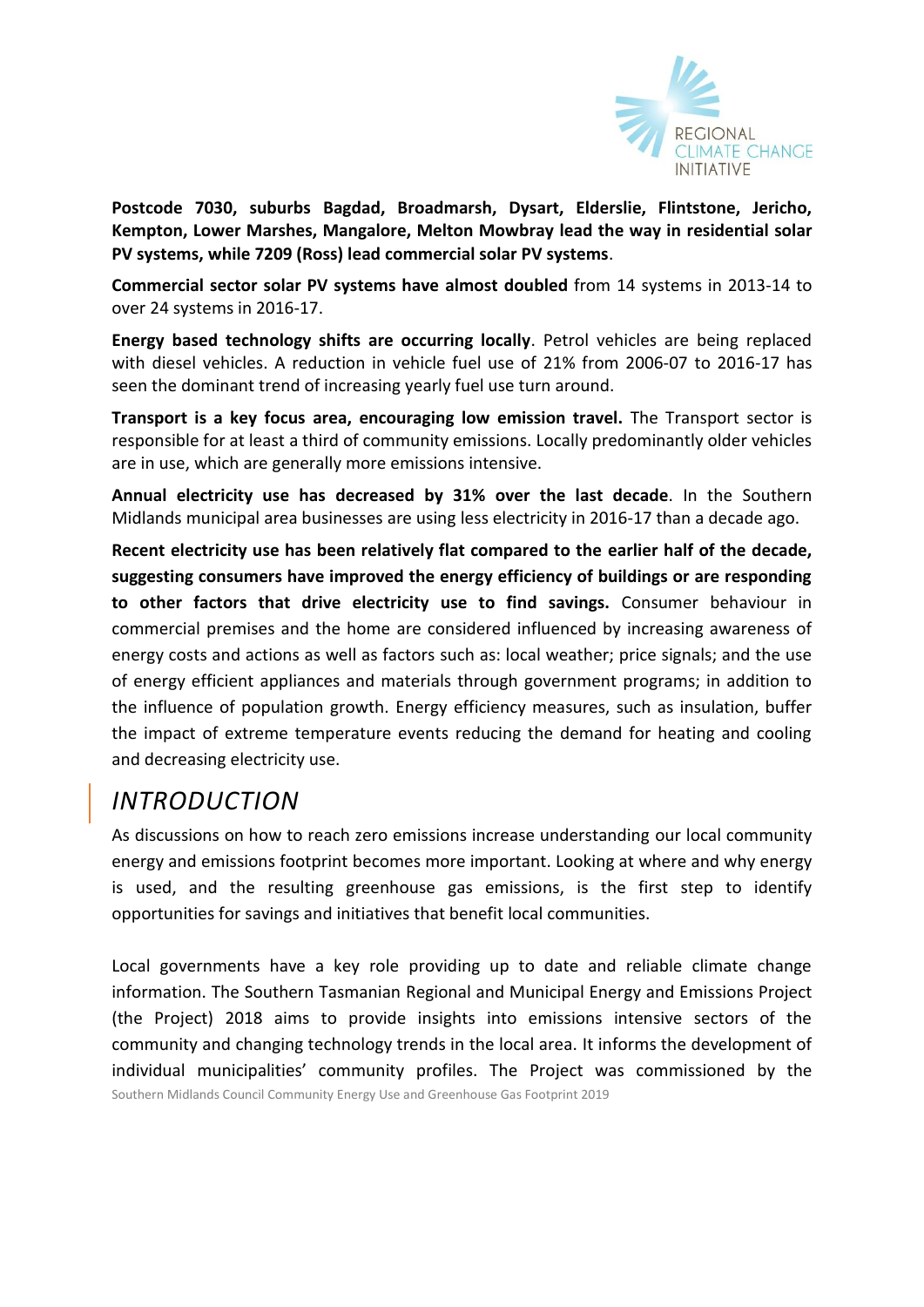

Southern Tasmanian Councils Authority's Regional Climate Change Initiative member councils:

- City of [Hobart](http://www.hobartcity.com.au/)
- [Brighton Council](http://www.brighton.tas.gov.au/)
- [Central Highlands Council](http://www.centralhighlands.tas.gov.au/site/page.cfm)
- [Clarence City Council](http://www.ccc.tas.gov.au/)
- [Derwent Valley Council](http://www.derwentvalley.tas.gov.au/)
- [Glamorgan Spring Bay Council](http://www.gsbc.tas.gov.au/site/page.cfm)
- **•** [Glenorchy City Council](http://www.gcc.tas.gov.au/)
- [Huon Valley Council](http://www.huonvalley.tas.gov.au/)
- [Kingborough Council](http://www.kingborough.tas.gov.au/)
- [Sorell Council](http://www.sorell.tas.gov.au/)
- [Southern Midlands Council](http://www.southernmidlands.tas.gov.au/site/page.cfm)
- [Tasman Council](http://www.tasman.tas.gov.au/site/page.cfm)

Currently there is no common standard amongst Australian local governments for corporate and community energy and greenhouse gas reporting. The Australian Local Government Association has identified appropriate data and methods as the most common barrier to setting community emissions targets<sup>1</sup>. This project provides a common and transparent methodology with local and national data inputs to construct accurate community energy and greenhouse gas profiles. It builds on the previous local government voluntary reporting scheme Cities for Climate Protection which ran from 2000 – 2010 and is consistent with National and State Government reporting standards and international reporting programs such as the Carbon Development Program, the Compact of Mayors<sup>2</sup> and the Global Protocol for Community Scale Greenhouse Gas Emissions.

The methodology uses public and government information that is reliable, credible and updated regularly, and involved the following:

<sup>1</sup> Australian Local Government Climate Review – 2018 Report p. 3

<sup>&</sup>lt;sup>2</sup> led by C40, ICLEI and United Cities and Local Governments, in close collaboration with the UN Secretary General's Special Envoy for Cities and Climate Change, UN Habitat, and the UN Secretary General's office

Southern Midlands Council Community Energy Use and Greenhouse Gas Footprint 2019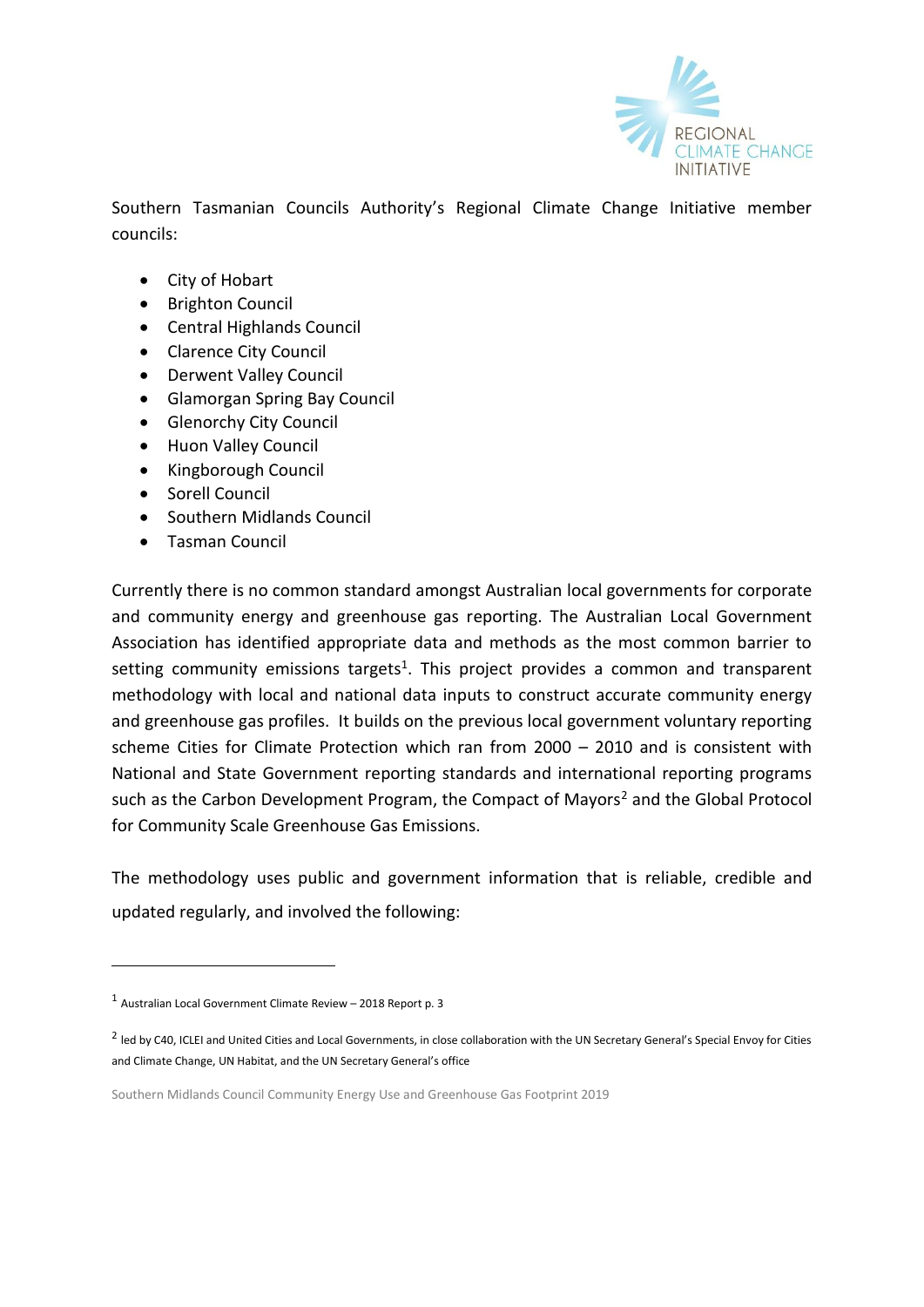

- 1. Accessing [Australian Energy Statistics](https://industry.gov.au/Office-of-the-Chief-Economist/Publications/Pages/Australian-energy-statistics.aspx) to establish a baseline energy snapshot, which was then tailored to a local level.
- 2. Accurate metered data provided by energy service providers was used, where available
- 3. Australian Government [National Greenhouse Accounts Factors](http://www.environment.gov.au/climate-change/climate-science-data/greenhouse-gas-measurement/publications/national-greenhouse-accounts-factors-july-2017) were then applied to each energy use type to determine total greenhouse gas emissions.
- 4. Additional records such as the Australian Bureau of Statistics, and Australian PV Institute (APVI) provided more detailed insights into local technology trends.

The scope of community data is limited to:

- a base year, 2006-07, when detailed electricity data is available, the transfer of water and sewerage assets to a regional body occurred and Tasmania joined the National Electricity Market<sup>3</sup>.
- current data as of 2016-17, as up to date as the latest Australian Government, Australian Energy Statistics.
- energy based emissions only, excluding methane from agriculture/wastewater and carbon emissions from land clearing currently  $-$  as the greenhouse accounting for forest and agricultural emissions is not available in a format for local government reporting. This can be added retrospectively.
- highlights data from the residential, commercial, transport sectors at a municipal level and industrial, agriculture and forestry sectors at a regional level

<sup>&</sup>lt;sup>3</sup> Data estimates for electricity and all energy uses are available from 2004-05 to align with the international reporting period stated in the Paris Agreement if preferred.

Southern Midlands Council Community Energy Use and Greenhouse Gas Footprint 2019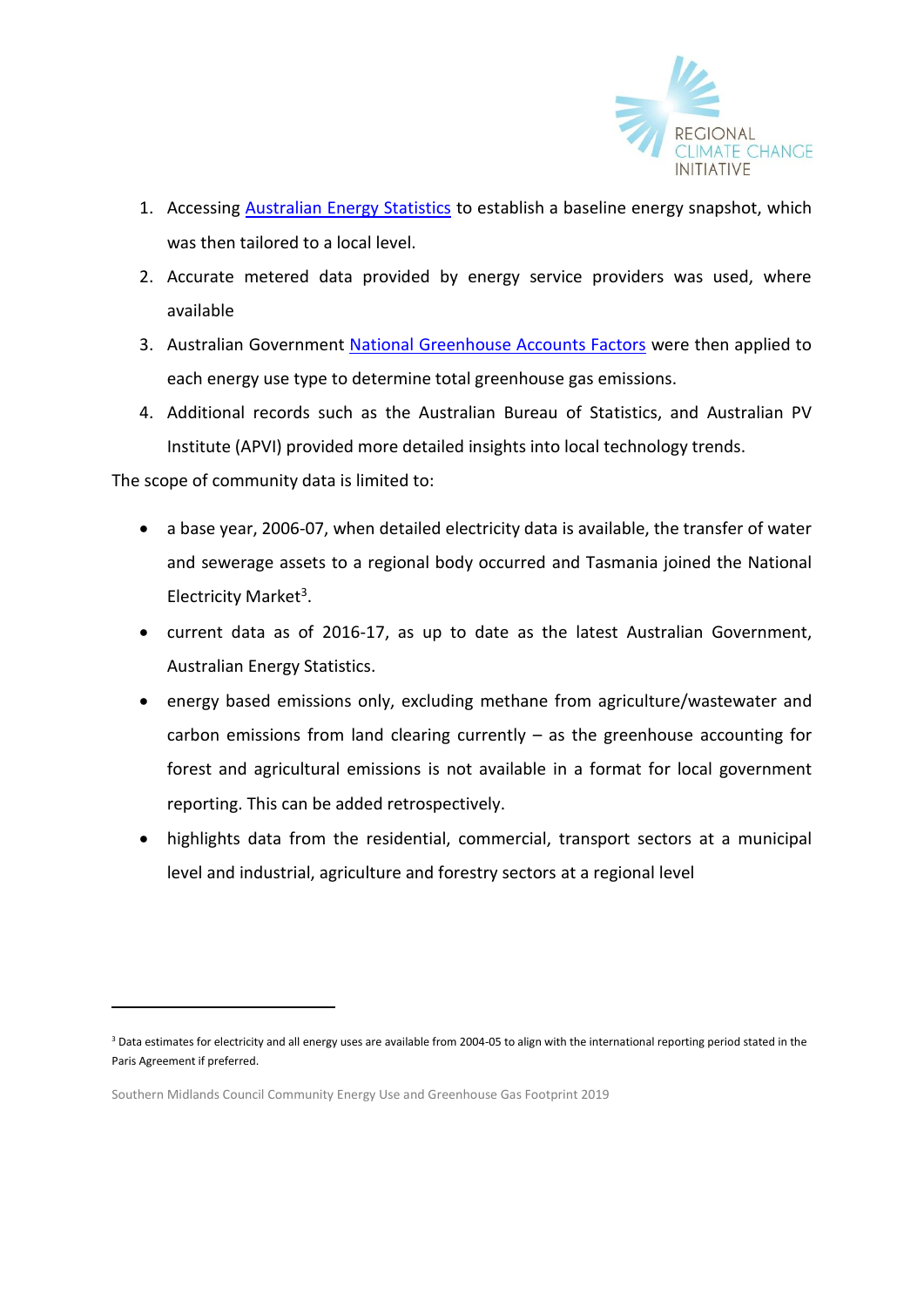

# *SOUTHERN MIDLANDS COUNCIL*

**Community energy use has increased by 2% from 2006-07 to 2016-17,** from 1,000,447 to 1,019,583 gigajoules (GJ) in the Southern Midlands municipal area. A typical southern Tasmania household uses 25 GJ (7,000 kWh) per annum.

*Figure 1: Southern Midlands Municipal Area Community Energy Use.* 



Source: Southern Tasmanian Councils Authority, 2018. Data sources: Australian Energy Statistics, 2018, TasNetworks, 2018. NB: All energy use is presented in gigajoules (GJ) as an industry standard and a format that is easy to convert with other energy values. The TasNetworks data is sourced from legacy business systems and includes a variation between 2006/07 and 2007/08 for reasons unknown. The increase in 2012-13 is due to an increase in electricity use data provided by TasNetworks, due to additional Pay As You Go data being measured and added in that single year (with some historic data included).

Energy reductions have been most significant in the transport sector (-70,800GJ). State-wide trends have contributed to decreasing transport sector energy use such as price signals, greater energy efficiency measures in newer vehicles and consumer technology preferences.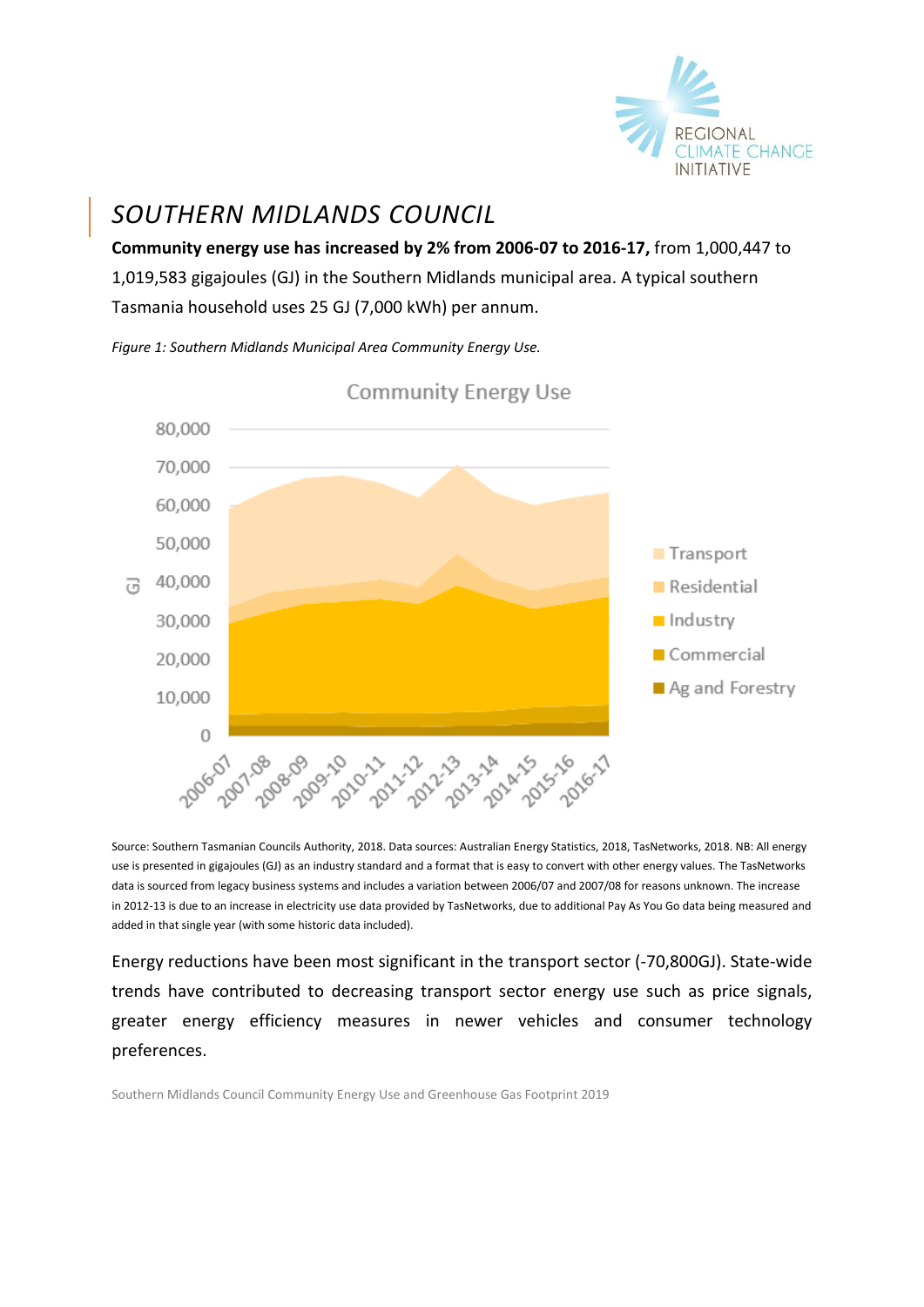

Southern Midlands's industry (47,120GJ) (includes manufacturing, mining and construction), commercial (20,695 GJ), agriculture and forestry (18,955GJ), residential (3,166GJ) sector increases drove energy use upwards.

| Energy use (GJ)             | 2006-07   | 2016-17   | Growth %     | <b>Total difference between</b><br>2006-07 and 2016-17 |
|-----------------------------|-----------|-----------|--------------|--------------------------------------------------------|
| <b>Residential</b>          | 152,115   | 155,281   | $\mathbf{2}$ | 3,166                                                  |
| Commercial                  | 51,458    | 72,153    | 33           | 20,695                                                 |
| <b>Transport</b>            | 377,796   | 3306,996  | $-21$        | $-70,800$                                              |
| <b>Subtotal</b>             | 581,369   | 534,430   | -8           | -46,939                                                |
| Industry                    | 379,881   | 427,001   | 12           | 47,120                                                 |
| Agriculture and<br>Forestry | 39.197    | 58,152    | 39           | 18,955                                                 |
| <b>Grand Total</b>          | 1,000,447 | 1,019,582 | 2            | 19,136                                                 |

*Table 1: Southern Midlands Municipal Area Community Energy Use Gigajoules (GJ)*

Data sources: Australian Energy Statistics, 2018, TasNetworks, 2018. NB: All energy use is presented in gigajoules (GJ) as an industry standard and a format that is easy to convert with other energy values. The Midpoint method for determining growth rates is used. The transport, industrial and agriculture and forestry sectors all use State-wide data, with results indicating general trends, while the residential and commercial sectors are mainly derived from metered data.

Southern Midlands's industrial and transport sectors use roughly a third each of total community energy use and the greatest share of community greenhouse gas emissions.



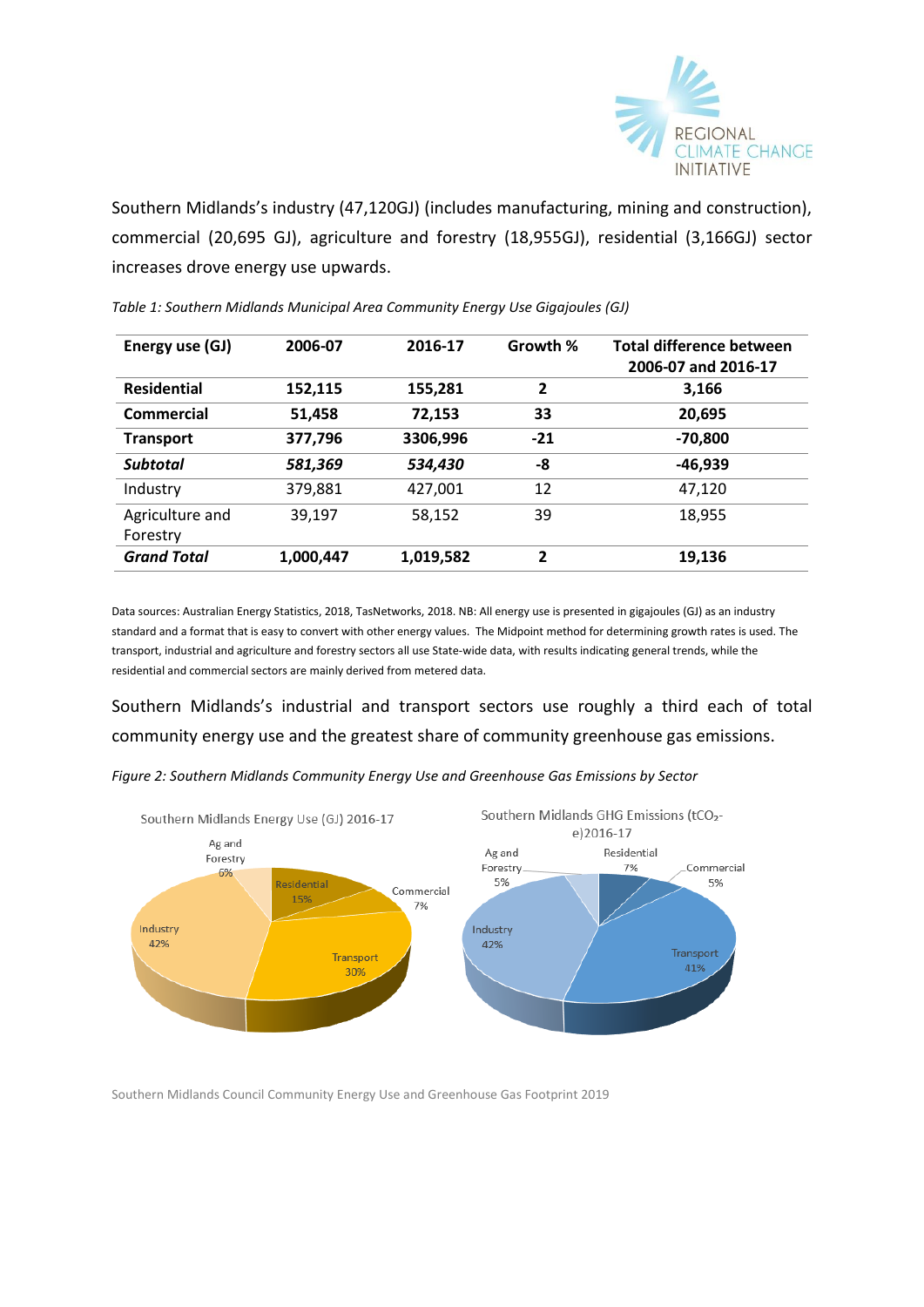

Source: Southern Tasmanian Councils Authority, 2018. Data sources: Australian Energy Statistics, 2018, TasNetworks, 2018, National Greenhouse Accounts Factors, 2016.

**Greenhouse gas emissions have increased by 7%<sup>4</sup> from 56,776 tCO₂-e in 2006-07 to 60,614 tCO₂-e(the equivalent of 12,000 vehicles driven for one year) in 2016-17**. Increasing energy use in the commercial and agriculture and forestry sectors has contributed to higher emissions, working against reductions achieved in the transport sector.

Industrial sector emissions have increased by 4,580tCO<sub>2</sub>-e mainly due to an increase in the use of emissions intensive fuels in the manufacturing sector such as coke, black coal, petroluem, diesel and natural gas. These fuel use trends are mainly based on per capita Statewide results.





Source: Southern Tasmanian Councils Authority, 2018. Data sources: Australian Energy Statistics, 2018, TasNetworks, 2018, National Greenhouse Accounts Factors, 2016. NB: All greenhouse gas emissions are presented in tonnes of carbon dioxide equivalent (tCO<sub>2</sub>e) as an

<sup>4</sup> Midpoint growth method used for estimating growth

Southern Midlands Council Community Energy Use and Greenhouse Gas Footprint 2019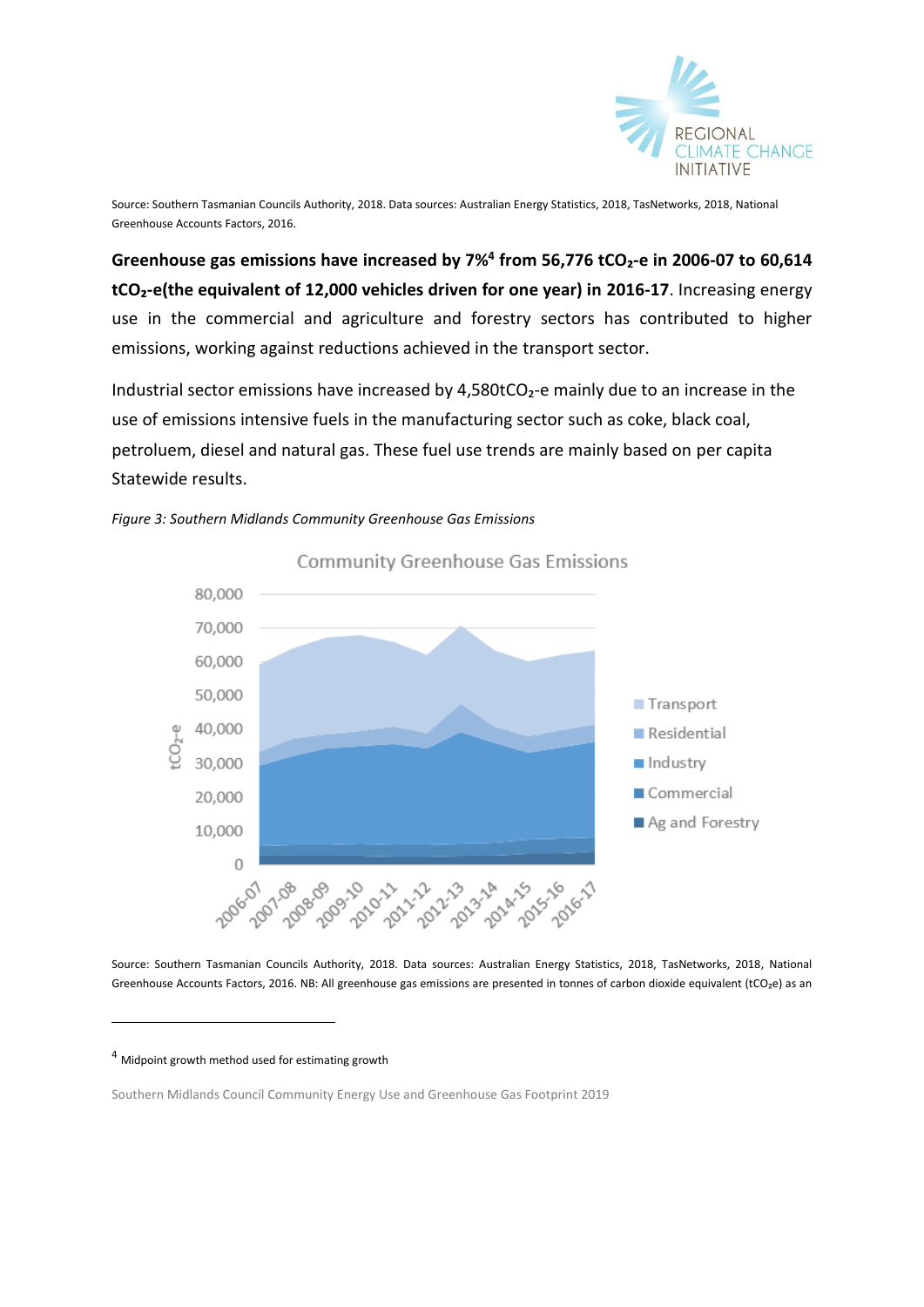

industry standard and a format that is easy to convert other values.The TasNetworks data is sourced from legacy business systems and includes a variation between 2006/07 and 2007/08 for reasons unknown. The increase in 2012-13 is due to an increase in electricity use data provided by TasNetworks, due to additional Pay As You Go data being measured and added in that single year (with some historic data included).

| <b>GHG emissions</b><br>tonnes of CO2<br>equivalent<br>$(tCO2-e)$ | 2006-07 | 2016-17 | Growth % | <b>Total difference</b><br>between 2006-07 to<br>2016-17 |
|-------------------------------------------------------------------|---------|---------|----------|----------------------------------------------------------|
| <b>Residential</b>                                                | 4,155   | 5,379   | 26       | 1,224                                                    |
| Commercial                                                        | 2,992   | 4,078   | 31       | 1,086                                                    |
| <b>Transport</b>                                                  | 23,234  | 18,880  | $-21$    | $-4,354$                                                 |
| <b>Subtotal</b>                                                   | 30.381  | 28,337  | $-7$     | $-2.044$                                                 |
| Industry                                                          | 23,650  | 28,230  | 18       | 4,580                                                    |
| Ag and Forestry                                                   | 2,745   | 4,048   | 38       | 1,303                                                    |
| <b>Grand Total</b>                                                | 56,776  | 60,614  | 7        | 3,839                                                    |

*Table 2: Southern Midlands Municipal Areas Community Greenhouse Gas (GHG) Emissions*

Data sources: Australian Energy Statistics, 2018, TasNetworks, 2018 and National Greenhouse Accounts, 2016. NB: Greenhouse gas emissions presented in tonnes of carbon dioxide equivalent as an industry standard. The Midpoint method for determining growth rates is used. The transport, industrial and agriculture and forestry sectors all use State-wide data, with results indicating general trends, while the residential and commercial sectors are mainly derived from metered data.

**Annual electricity use has increased by 31%<sup>5</sup> over the last decade** from 28 to 38 million units or kilowatt hour (kWh) in 2016-17. Electricity use trends have a large impact on overall community energy use, particularly in the residential and commercial sectors where electricity use is responsible for more than half of all energy used.

<sup>5</sup> Midpoint growth method used for estimating growth rates

-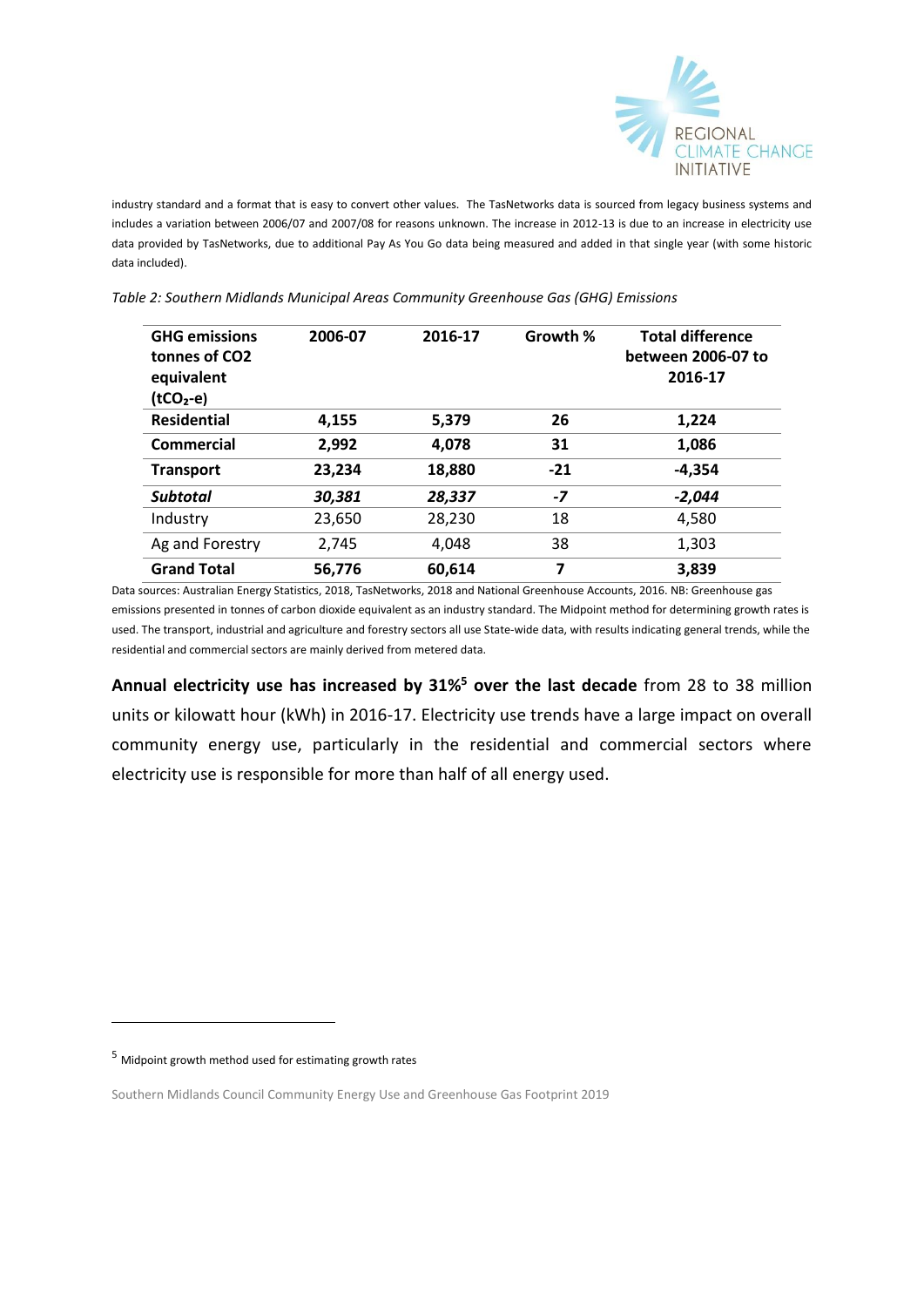

#### *Figure 4: Southern Midlands Municipal Area Community Total Electricity Use*



**Total Electricity Use** 

Data sources: TasNetworks, 2018. The TasNetworks data is sourced from legacy business systems and includes a variation between 2006/07 and 2007/08 for reasons unknown. The increase in 2012-13 is due to an increase in electricity use data provided by TasNetworks, due to additional Pay As You Go data being measured and added in that single year (with some historic data included).

**Southern Midlands Council households are using 20%<sup>6</sup> more electricity** in 2016-17 than a decade ago in 2006-07. The postcodes with a larger population have consumed more electricity and have a higher total energy consumption.

Wood use has decreased by 32% from 2004-05 to 2016-17 and constitutes over a third of all residential energy use.

<sup>6</sup> Midpoint method used for growth rates

Southern Midlands Council Community Energy Use and Greenhouse Gas Footprint 2019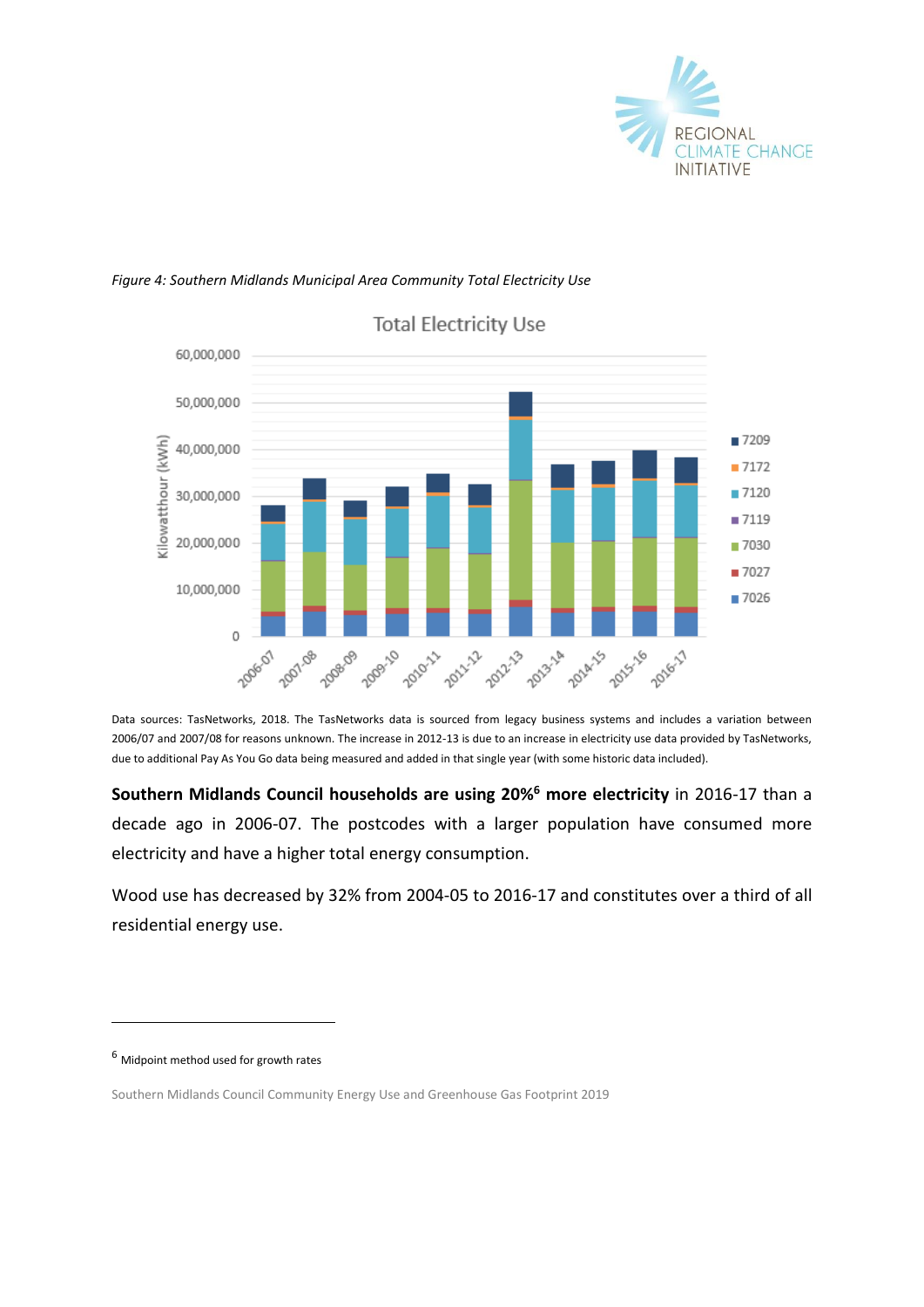

#### *Figure 5: Southern Midlands Municipal Area Residential Energy Use*

Residential Energy Use 2016-17



Source: Southern Tasmanian Councils Authority, 2018. Data sources: Australian Energy Statistics, 2018, TasNetworks, 2018

More consumers are generating and using their own solar rooftop power, decreasing electricity use from the electricity grid. Over 196 rooftops use solar energy to heat hot water<sup>7</sup> in the local area. In the Southern Midlands municipal area, there are over 338 solar photovoltaic (PV) systems<sup>8</sup>, which means one-in-every-eleven premises have access to solar<sup>9</sup>.

A key change in the commercial sector is the popularity of solar PV systems, which have almost doubled from 14 systems in 2013-14 to 24 systems in 2016-17.

<sup>7</sup> Based on CER small scale technology data, accessed May 2018. There are shared postcodes with neighbouring councils so a conservative estimate has been used.

<sup>8</sup> Based on TasNetworks meters that generate back to the electricity grid, 2018 data.

<sup>9</sup> Total buildings based on number of meters (commercial and residential) in 2016-17, 3,958 NMIs divided by 338 renewable electricity generation NMIs

Southern Midlands Council Community Energy Use and Greenhouse Gas Footprint 2019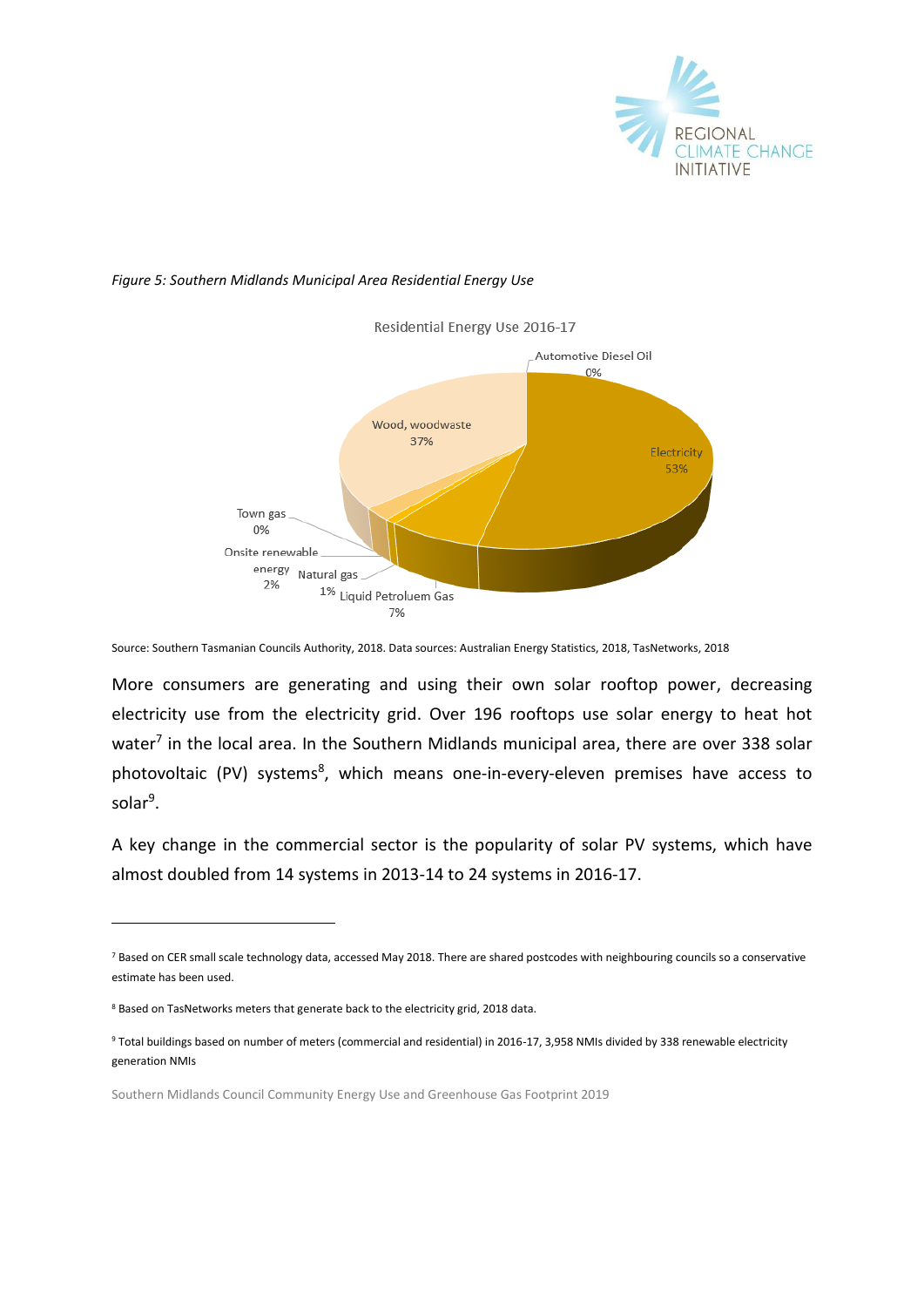

#### *Figure 6: Southern Midlands Municipal Area Renewable Electricity Generation Exported Electricity*



Source: TasNetworks, 2018. NB: Electricity use is represented as kilowatt hour (kWh). One kWh is equal to one unit on electricity bills. This includes both commercial and industrial facilities to protect the identification of facilities at a local level.

Solar PV systems are the dominant renewable energy technology in the region, however, there are several small scale wind systems; 1.5kW and 0.5KW system are registered in the area. Residential and commercial solar PV installations **export over 1.1 million units (kWh) of emission free electricity back to grid each year from the Southern Midlands municipal area**<sup>10</sup> .

Postcode 7030 (Bagdad, Broadmarsh, Dysart, Elderslie, Flintstone, Jericho, Kempton, Lower Marshes, Mangalore, Melton Mowbray) have the highest number of residential solar PV systems (118) and the highest commercial solar PV systems (6) is in  $7209^{11}$  compared to other postcodes in the Southern Midlands municipal area.

<sup>10</sup> As of end of 2016-17

<sup>&</sup>lt;sup>11</sup> The other postcodes with higher results (7 solar PV systems) are combined results for multiple postcodes. These were combined to ensure no single entity in a postcode can be identified.

Southern Midlands Council Community Energy Use and Greenhouse Gas Footprint 2019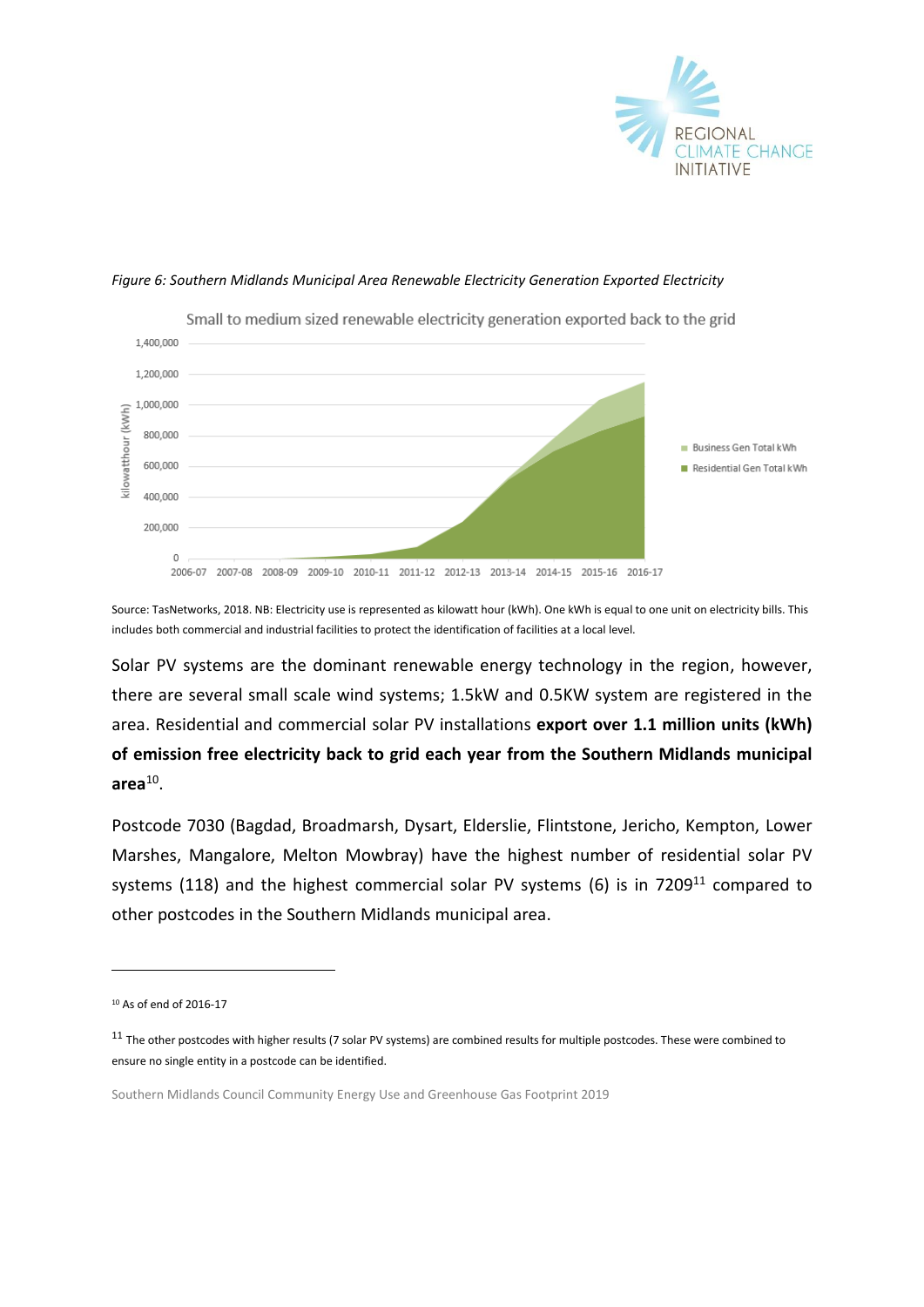

| <b>Postcodes</b>   | <b>Business meters</b><br>(NMIs) that<br>generate<br>electricity | <b>Residential meters</b><br>(NMIs) that generate<br>electricity | <b>Total number of</b><br>meter connections<br>generating<br>electricity (NMIs) |
|--------------------|------------------------------------------------------------------|------------------------------------------------------------------|---------------------------------------------------------------------------------|
| 7026&7027          |                                                                  | 77                                                               | 84                                                                              |
| 7030               | 4                                                                | 118                                                              | 122                                                                             |
| 7120&7119          | 7                                                                | 93                                                               | 100                                                                             |
| 7172               | 0                                                                | 4                                                                | 4                                                                               |
| 7209               | 6                                                                | 22                                                               | 28                                                                              |
| <b>Grand Total</b> | 24                                                               | 314                                                              | 338                                                                             |

*Table 3: Southern Midlands Municipal Area Renewable Energy Systems by Postcode in 2016-17*

Data sources: TasNetworks, 2018

Overall, residential electricity use has increased by 28% over the last decade, from 2006-07 to 2016-17. Total residential electricity consumption has levelled out over the last four years, despite 400 new residential connections from 2013-14 to 2016-17. This follows a period of high electricity consumption variability, from 2006-07 to 2012-13.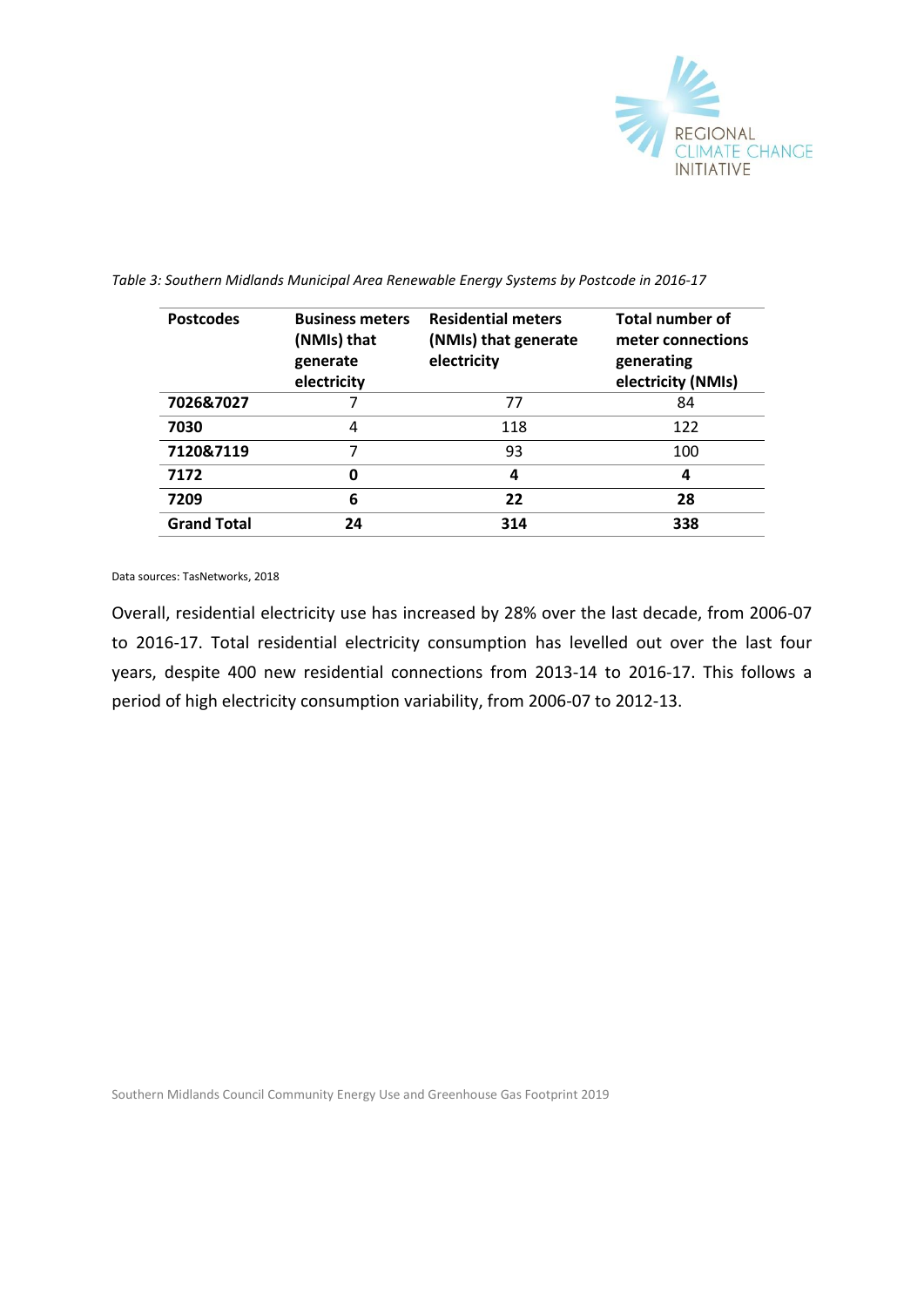



#### *Figure 7: Southern Midlands Municipal Area Residential Electricity Use*

Source: Southern Tasmanian Councils Authority, 2018. Data sources: TasNetworks, 2018. NB: Electricity use is represented as kilowatt hour (kWh). One kWh is equal to one unit on electricity bills. This includes both commercial and industrial facilities to protect the identification of facilities at a local level. The TasNetworks data is sourced from legacy business systems and includes a variation between 2006/07 and 2007/08 for reasons unknown. The increase in 2012-13 is due to an increase in electricity use data provided by TasNetworks, due to additional Pay As You Go data being measured and added in that single year (with some historic data included).

Average residential electricity use per household decreases from 2012-13 to 2015-16 are influenced by factors such as price signals, the implementation of the carbon price (2012 to 2015) and increasing electricity costs, as well as the use of more energy efficient appliances and materials through government programs. These drivers increase consumer awareness of energy costs and energy actions to drive energy savings in commercial premises and the home.

**Total commercial annual electricity use has increased** from 9 million to 15 million units (kWh) over the decade 2016-07 to 2016-17. Average electricity use per meter and total electricity consumption increased in the commercial sector from 2008-09 to 2015-16, yet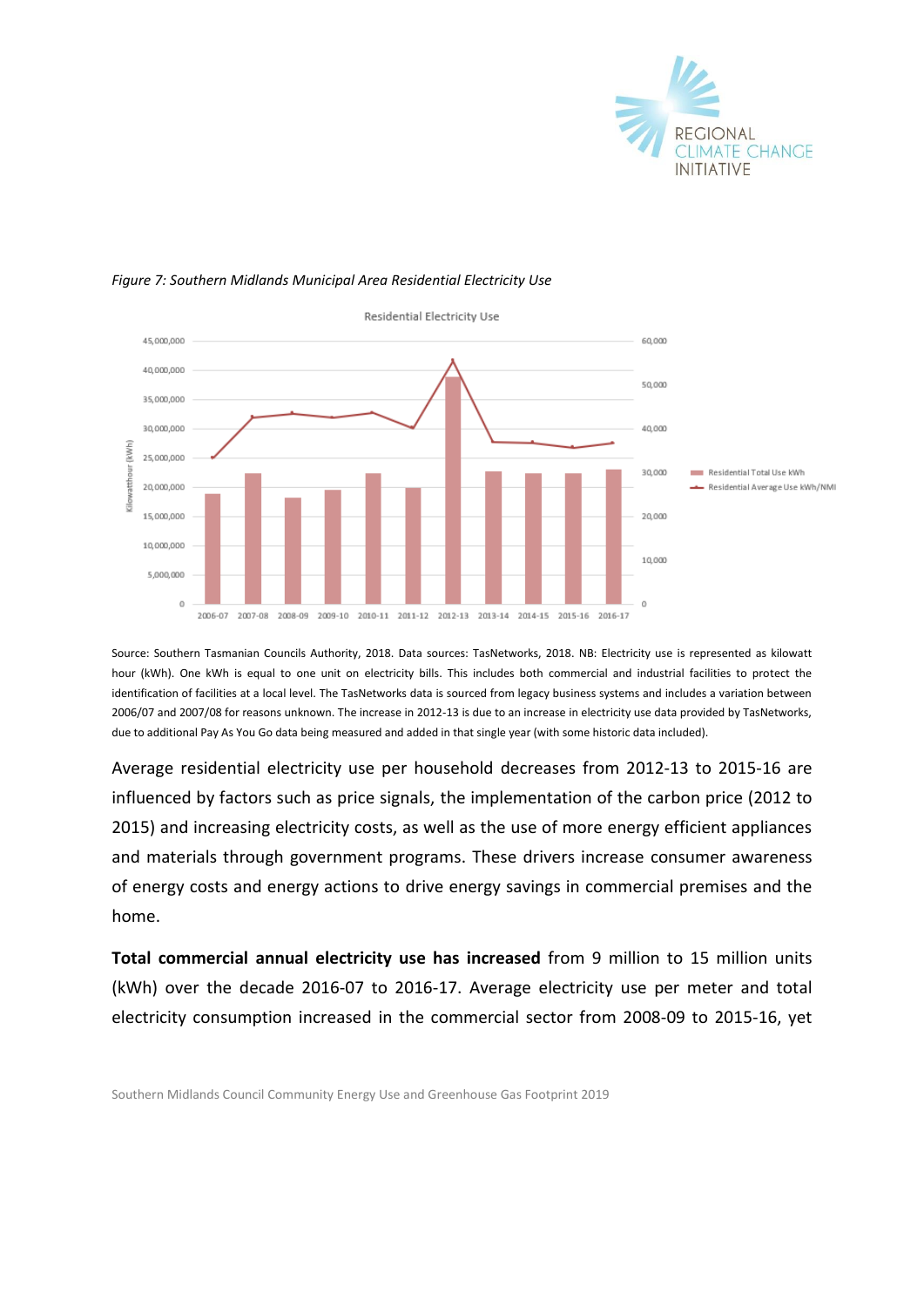

decreased in 2016-17. New commercial sector meter connections reached a peak in 2007- 08 and then decreased steadily to 2016-17, to be similar to 2006-07 levels.

*Figure 8: Southern Midlands Municipal Area Commercial Electricity Use*



Commercial Electricity Use

Source: Southern Tasmanian Councils Authority, 2018. Data sources: TasNetworks, 2018. NB: Electricity use is represented as kilowatt hour (kWh). One kWh is equal to one unit on electricity bills. This includes both commercial and industrial facilities to protect the identification of facilities at a local level. The TasNetworks data is sourced from legacy business systems and includes a variation between 2006/07 and 2007/08 for reasons unknown. The increase in 2012-13 is due to an increase in electricity use data provided by TasNetworks, due to additional Pay As You Go data being measured and added in that single year (with some historic data included).

### **A key change in the Transport sector has been the turnaround from increasing energy use to a decreasing trend over the last decade (2006-07 to 2016-17)**. Transport energy use has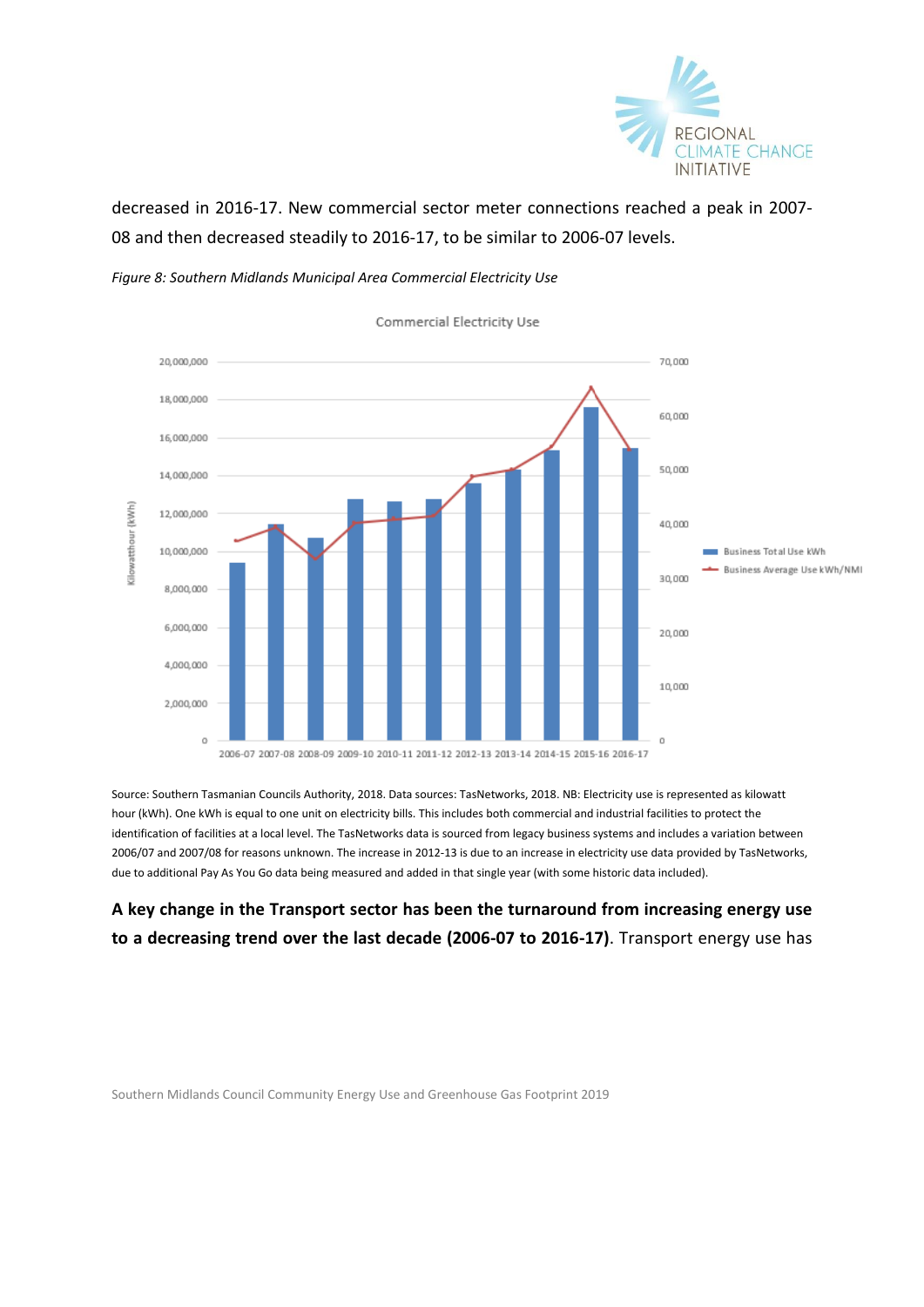

decreased by 21%<sup>12</sup> from 2006-07 to 2016-17, as a result, greenhouse gas emissions have reduced by 21% for the same period.



#### *Figure 9: Southern Midlands Municipal Area Transport Energy Use*

2006-07 2007-08 2008-09 2009-10 2010-11 2011-12 2012-13 2013-14 2014-15 2015-16 2016-17

Source: Southern Tasmanian Councils Authority, 2018. Data sources: Australian Energy Statistics 2017, TasNetworks, 2018.

Passenger vehicle petrol and diesel fuel use are the primary source of energy use and greenhouse gas emissions in the transport sector $^{13}$ .

The main technology shift occurring is a consumer preference for diesel light vehicles over petrol light vehicles, as shown by an increase of 72 diesel vehicles versus a decrease of 32 petrol vehicles between 2015 to 2016.

 $12$  Midpoint method growth rate used for estimating growth

<sup>&</sup>lt;sup>13</sup> Road transport is the largest energy user and ABS motor vehicle registrations (Table 12) indicate predominantly 59% passenger vehicles and 31% light commercial vehicles in Southern Midlands, Regional Statistics by LGA 2016, Annual (2010-11 to 2015-16)

Southern Midlands Council Community Energy Use and Greenhouse Gas Footprint 2019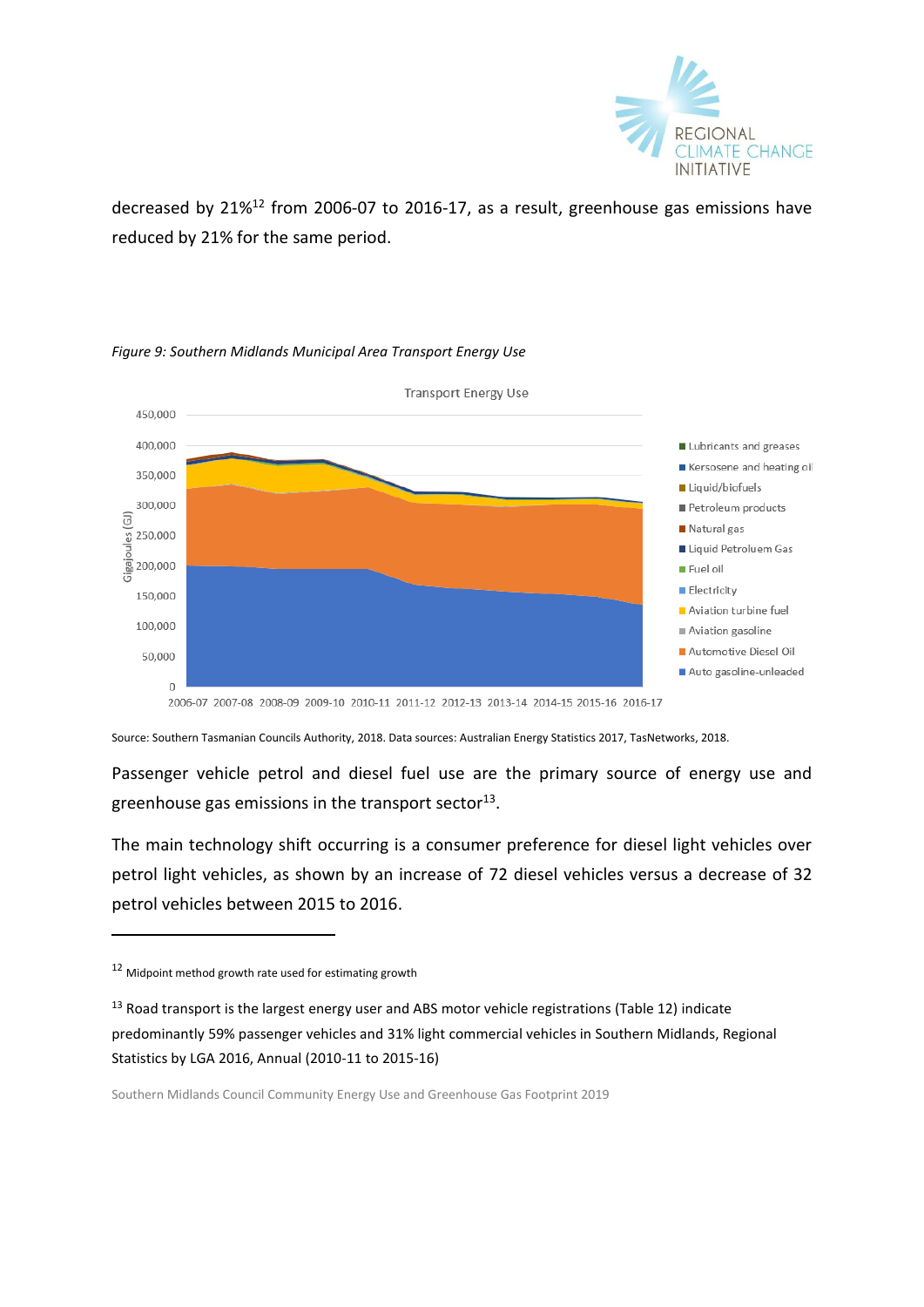



#### *Figure 10: Southern Midlands Municipal Area Motor Vehicle Registrations*

Source: Southern Tasmanian Councils Authority, 2018. Data source: Australian Bureau of Statistics, 2016.

One of the challenges in Southern Midlands's community profile is the high percentage of older (over 10 years), more emissions intensive vehicles and relatively low use of newer vehicles (less than 5 years), which are generally more fuel efficient $^{14}$ .

*Figure 11: Southern Midlands Municipal Area Motor Vehicle Registrations – Year of Manufacture*



Source: Southern Tasmanian Councils Authority, 2018. Data source: Australian Bureau of Statistics, 2016

<sup>14</sup> Depending on the make and model of vehicle.

-